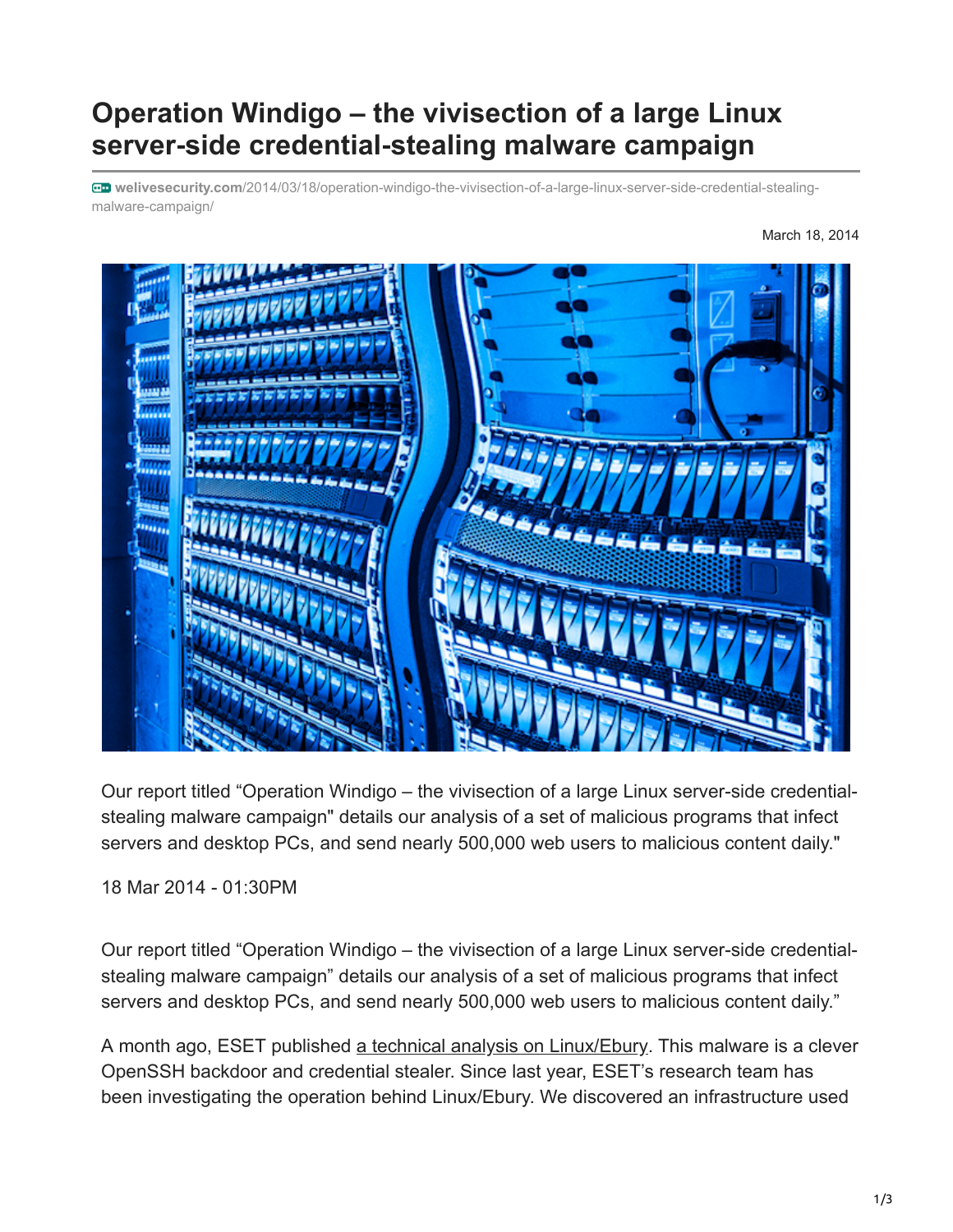for malicious activities that is all hosted on compromised servers. We were also able to find a link between different malicious components such as [Linux/Cdorked,](https://www.welivesecurity.com/2013/05/07/linuxcdorked-malware-lighttpd-and-nginx-web-servers-also-affected/) [Perl/Calfbot](http://www.virusradar.com/en/Perl_Calfbot/detail) and [Win32/Glupteba.M](http://www.virusradar.com/en/Win32_Glupteba.M/description) and realized they are all operated by the same group.

Today, we are publishing the results of significant amounts of research effort in a report titled "Operation Windigo – The vivisection of a large Linux server-side credential stealing [malware campaign". This report details our analysis of a set of malicious programs that ar](https://www.welivesecurity.com/wp-content/uploads/2014/03/operation_windigo.pdf)e used together to infect servers and desktop computers. We chose the name "Windigo" for its North American first nation roots and for its references to a malevolent half-beast.

[The gang behind Operation Windigo uses infected systems to steal credentials, redirect](https://www.welivesecurity.com/2013/04/26/linuxcdorked-new-apache-backdoor-in-the-wild-serves-blackhole/) web traffic to malicious content, and send spam messages. According to our analysis, **over 25,000 servers** have been affected over the last two years. More than 10,000 of them are still infected today. These servers have all been compromised with the [Linux/Ebury](https://www.welivesecurity.com/2014/02/21/an-in-depth-analysis-of-linuxebury/) OpenSSH backdoor. This number is significant if you consider each of these systems have access to significant bandwidth, storage, computing power and memory. Well known organizations such as [cPanel](http://docs.cpanel.net/twiki/bin/view/AllDocumentation/CompSystem) and [kernel.org](http://www.linuxfoundation.org/news-media/blogs/browse/2011/08/cracking-kernelorg) were on the list of victims, although they have now cleaned their systems.

The infected servers are used to redirect **half of a million** web visitors to malicious content on a daily basis. Our research also shows that the attacker is able to send more than 35,000,000 spam messages per day with his current infrastructure. Operating systems affected by the spam component include Linux, FreeBSD, OpenBSD, OS X, and even Windows (with Perl running under Cygwin).

During the course of our analysis, we have had the opportunity to collaborate with various international organizations, including [CERT](https://www.bsi.bund.de/EN/Topics/IT-Crisis-Management/Cert-Bund/cert-bund_node.html) -Bund, the Swedish National Infrastructure for [Computing, the European Organization for Nuclear Research \(CERN\) and others forming](http://www.snic.vr.se/) an international Working Group. With the help of the working group, thousands of victims have been notified that their servers were infected, in an effort to clean as many systems as possible. We are now releasing a complete white paper in hopes of raising awareness around Operation Windigo and motivating administrators to clean up their compromised servers.

We have been working hard to prepare this report. First of all because the threats we have analyzed are complex and stealthy. Secondly, because we have accumulated massive amounts of data, ranging from traffic capture to malicious URLs and binaries. Lastly, because we wanted to provide extensive guidance to help system administrators and network operators determine if servers are compromised and what can be done about it. We hope you enjoy reading our report as much as we enjoyed putting it together.

18 Mar 2014 - 01:30PM